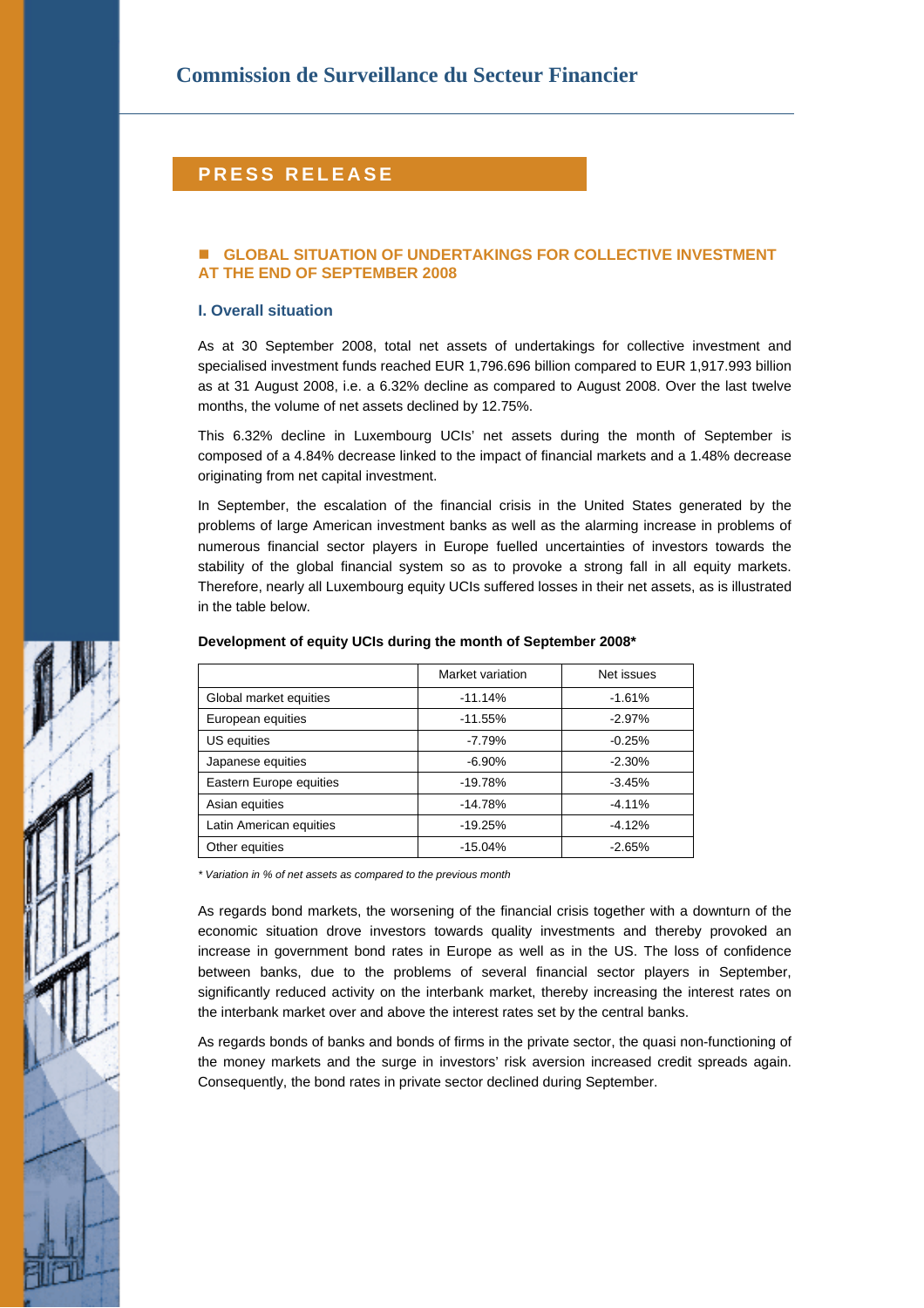|                            | Market variation | Net issues |  |
|----------------------------|------------------|------------|--|
| EUR money market           | 0.24%            | $-1.36%$   |  |
| USD money market           | 3.01%            | 1.38%      |  |
| Global market money market | 0.13%            | $-1.96%$   |  |
| European bonds             | $-0.89%$         | $-2.35%$   |  |
| US bonds                   | $-0.27%$         | $-3.62%$   |  |
| Global market bonds        | $-1.61%$         | $-3.51%$   |  |
| High Yield bonds           | $-4.09%$         | $-3.27%$   |  |
| <b>Others</b>              | $-2.94%$         | $-2.97%$   |  |

# **Development of fixed-income UCIs during the month of September 2008\***

*\* Variation in % of net assets as compared to the previous month* 

Overall, the Luxembourg UCI industry registered a negative variation amounting to EUR 121.296 billion during September, i.e. of 6.32% of its net assets compared to the previous month. This negative variation is composed of EUR 92.934 billion resulting from the negative impact of the financial markets and EUR 28.362 billions originating from negative net issues. The distribution of the different classes of UCI compared to the total variation of net assets in Luxembourg UCIs is illustrated in the following table.

| Distribution of the variation of net assets by UCI categories for September 2008 |  |
|----------------------------------------------------------------------------------|--|
|----------------------------------------------------------------------------------|--|

| <b>Total Variation</b>                                 | 28.362 bn EUR                                         | 92.934 bn EUR                                                |  |  |
|--------------------------------------------------------|-------------------------------------------------------|--------------------------------------------------------------|--|--|
| Type of UCI                                            | Impact of net issues<br>(as % of the total variation) | Impact of financial markets<br>(as % of the total variation) |  |  |
| Variable-yield UCIs                                    | $-46.90\%$                                            | $-74.50%$                                                    |  |  |
| <b>Fixed-income UCIs</b>                               | $-54.66%$                                             | $-9.04\%$                                                    |  |  |
| <b>Fund of Funds</b>                                   | $-1.28%$                                              | $-5.91%$                                                     |  |  |
| Diversified UCIs                                       | 11.55%                                                | $-12.99%$                                                    |  |  |
| <b>UCIS</b><br>Futures,<br>options.<br>in.<br>warrants | $-1.77%$                                              | $-0.70%$                                                     |  |  |
| <b>Monetary UCIs</b>                                   | $-8.41%$                                              | 3.88%                                                        |  |  |
| <b>Real Estate UCIs</b>                                | $2.22\%$                                              | $-0.20%$                                                     |  |  |
| Hedge funds of FoHF                                    | $-1.04%$                                              | $-0.53%$                                                     |  |  |
| Other                                                  | 0.31%                                                 | $-0.02%$                                                     |  |  |
| Total                                                  | $-100.00\%$                                           | $-100,00\%$                                                  |  |  |

As regards the impact of financial markets, it can be seen that Equity UCIs represent the largest share of the total loss, i.e. 74.50%. The disinvestments in capital result to the largest extent from the net redemptions in Equity UCIs and Bond UCIs. Diversified UCIs, however, show positive net issues totalling EUR 3.275 billion during the month of September.

It remains to be noted that compared to 31 December 2007, net capital investment totals EUR 9.028 billion.

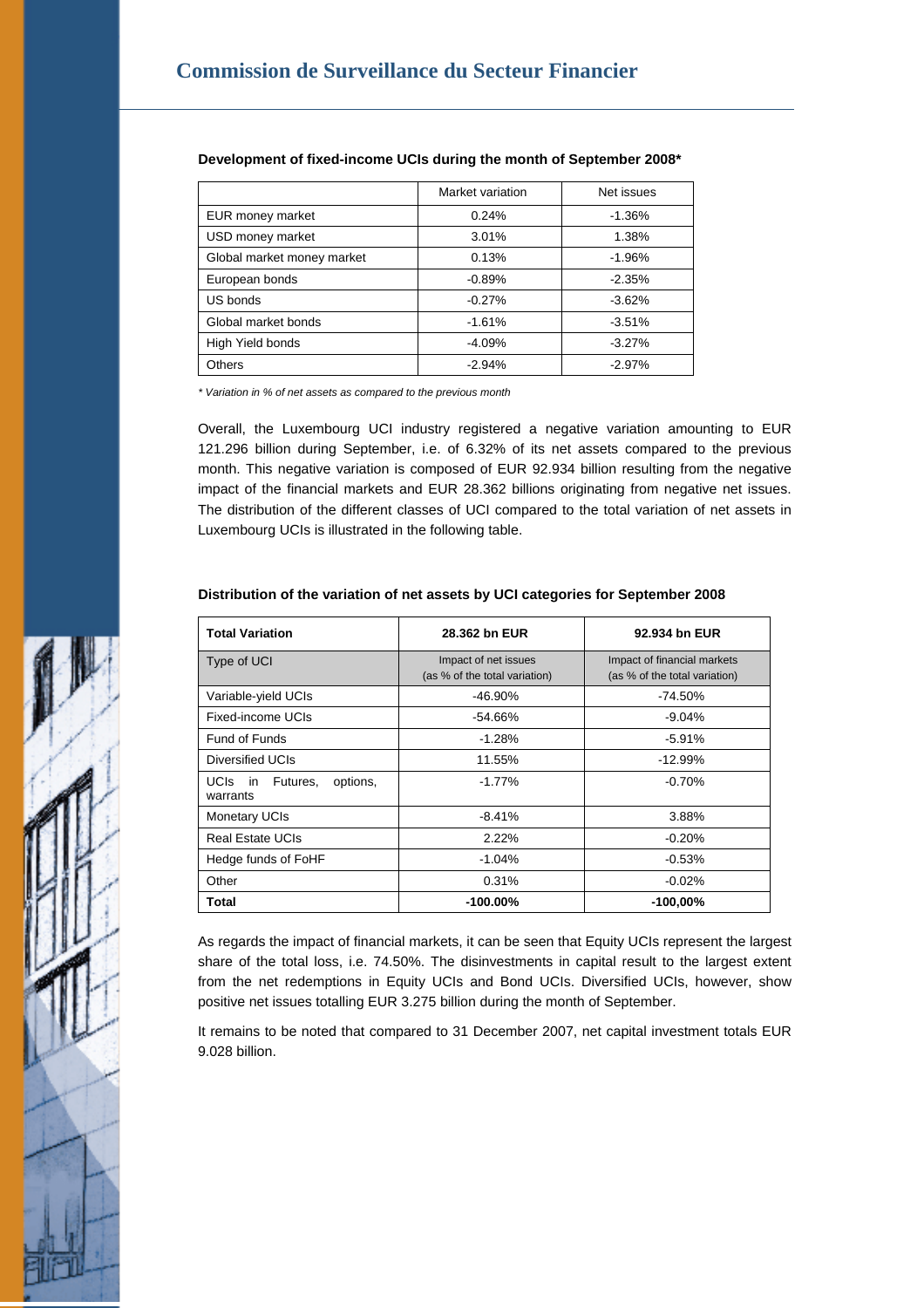# **Commission de Surveillance du Secteur Financier**



The number of undertakings for collective investment (UCIs) and specialised investment funds (SIFs) taken into consideration totalled 3,322 as against 3,284 in the previous month. A total of 1,966 entities have adopted an umbrella structure, which represents 10,878 sub-funds. When adding the 1,356 entities with a traditional structure to the previous figure, a total of 12,234 entities are active in the financial centre.

# **II. Breakdown of UCIs according to Parts I and II of the 2002 law and SIFs**

|            | PART I UCIS   |                             | PART II UCIS  |                                          | <b>SIFs</b>   |                             | <b>TOTAL</b>  |                                          |
|------------|---------------|-----------------------------|---------------|------------------------------------------|---------------|-----------------------------|---------------|------------------------------------------|
|            | <b>NUMBER</b> | <b>NET</b><br><b>ASSETS</b> | <b>NUMBER</b> | <b>NET ASSETS</b><br>(in bn $\epsilon$ ) | <b>NUMBER</b> | <b>NET</b><br><b>ASSETS</b> | <b>NUMBER</b> | <b>NET ASSETS</b><br>(in bn $\epsilon$ ) |
|            |               | (in bn $\epsilon$ )         |               |                                          |               | (in bn €)                   |               |                                          |
| 31/12/2006 | 1,469         | 1,516.540 €                 | 552           | 249.916 €                                | 217           | 78.394 €                    | 2,238         | 1,844.850 €                              |
| 31/01/2007 | 1,482         | 1,558.650 €                 | 556           | 256.698 €                                | 222           | 80.462€                     | 2,260         | 1,895.810 €                              |
| 28/02/2007 | 1,490         | 1,568.660 €                 | 561           | 259.029€                                 | 227           | 81.018€                     | 2,278         | 1,908.707 €                              |
| 31/03/2007 | 1,457         | 1,580.732 €                 | 563           | 265.013 €                                | 228           | 81.615 €                    | 2,248         | 1,927.360 €                              |
| 30/04/2007 | 1,461         | 1,613.851 €                 | 571           | 269.882€                                 | 244           | 83.263 €                    | 2,276         | 1,966.996 €                              |
| 31/05/2007 | 1,469         | 1,660.616 €                 | 578           | 277.244 €                                | 255           | 86.802€                     | 2,302         | 2,024.662 €                              |
| 30/06/2007 | 1,492         | 1,675.029 €                 | 584           | 283.491 €                                | 276           | 88.502€                     | 2,352         | 2,047.022 €                              |
| 31/07/2007 | 1,519         | 1,676.027 €                 | 586           | 285.907€                                 | 302           | 91.043€                     | 2,407         | 2,052.977 €                              |
| 31/08/2007 | 1,538         | 1,649.820 €                 | 585           | 288.727€                                 | 337           | 96.757€                     | 2,460         | 2,035.304 €                              |
| 30/09/2007 | 1,547         | 1,668.478 €                 | 588           | 289.818€                                 | 366           | 100.848 €                   | 2,501         | 2,059.144 €                              |
| 31/10/2007 | 1,599         | 1,713.963 €                 | 608           | 297.171 €                                | 411           | 112.385 €                   | 2,618         | 2,123.519€                               |
| 30/11/2007 | 1,639         | 1,652.126 €                 | 618           | 294.554 €                                | 504           | 117.117 €                   | 2,761         | 2,063.797 €                              |
| 31/12/2007 | 1,653         | 1,645.341 €                 | 643           | 295.939€                                 | 572           | 117.115 €                   | 2,868         | 2,059.395 €                              |
| 31/01/2008 | 1,662         | 1,539.494 €                 | 653           | 293.107€                                 | 617           | 118.450€                    | 2,932         | 1,951.141 €                              |
| 29/02/2008 | 1,680         | 1,543.385 €                 | 654           | 296.900 €                                | 638           | 122.560 €                   | 2,972         | 1,962.845 €                              |
| 31/03/2008 | 1,700         | 1,480.352 €                 | 663           | 292.614 €                                | 649           | 122.479€                    | 3,012         | 1,895.445 €                              |
| 30/04/2008 | 1,733         | 1,541.312 €                 | 675           | 296.483 €                                | 675           | 126.281 €                   | 3,083         | 1,964.076 €                              |
| 31/05/2008 | 1,736         | 1,566.198 €                 | 678           | 303.800 €                                | 691           | 126.961 €                   | 3,105         | 1,996.959€                               |
| 30/06/2008 | 1,755         | 1,480.895 €                 | 682           | 292.539€                                 | 716           | 128.658€                    | 3,153         | 1,902.092 €                              |
| 31/07/2008 | 1,784         | 1,471.973 €                 | 688           | 292.279€                                 | 748           | 132.105 €                   | 3,220         | 1,896.357 €                              |
| 31/08/2008 | 1,817         | 1,487.918 €                 | 695           | 293.025 €                                | 772           | 137.050 €                   | 3,284         | 1,917.993 €                              |
| 30/09/2008 | 1,827         | 1,375.104 €                 | 699           | 285.360 €                                | 796           | 136.232 €                   | 3,322         | 1.796.696 €                              |

This table shows the development in the number and net assets of UCIs and SIFs.